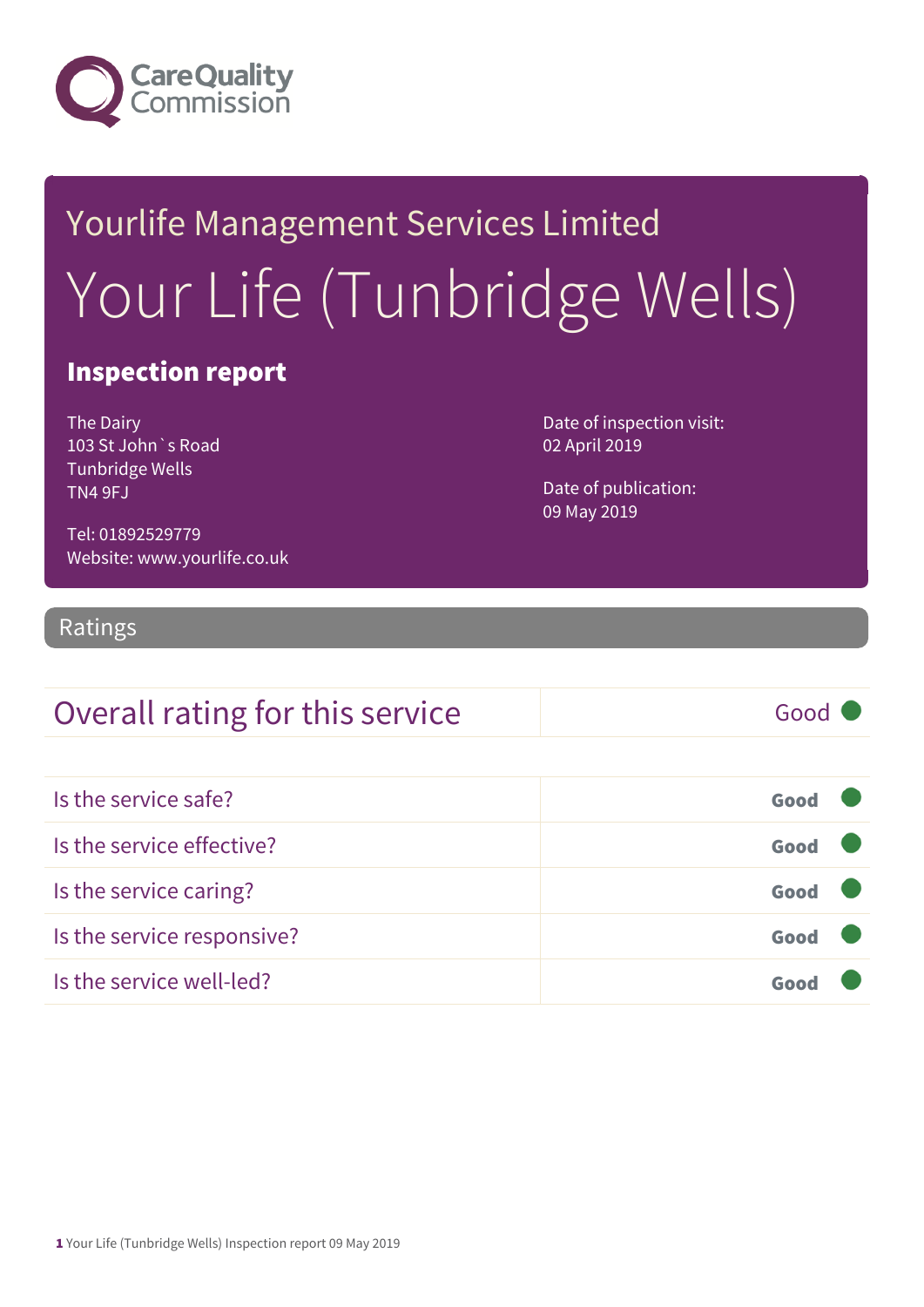#### Overall summary

About the service: Your Life (Tunbridge Wells) is an independent living service for people aged 70 and over. People using the service lived in one or two-bedroom apartments in a large retirement living development. Staff were available 24 hours a day to provide domestic assistance and support such as cleaning, preparing meals, supporting people to mobilise and maintain their health. Personal care was also provided to three people to enable them to remain living independently.

People's experience of using this service:

- The service offered people who could buy a retirement apartment an alternative to moving to a residential care home as there was always care and support available, on site facilities such as a restaurant and facilitated activities.
- People were funding their care privately and therefore had complete control around how much care and support they received. The service was able to be flexible with the amount of care provided and responded to people's immediate needs as there were always staff on site.
- One person told us how happy they were with the service; how lucky they felt and how it was very well run. They described how at first, they thought, 'What have I done' as it was a big move to make (as they had sold their home and brought this retirement apartment) but that they felt very at home now.
- One relative described how they felt they had, 'Landed on their feet' with finding this service for their loved one.
- People were empowered to make choices and have control over the care and support they received. They were enabled to remain independent and in their own home, knowing they were safe as support was always available if needed.
- People were supported by a caring and competent staff team who knew them well, who in turn were supported by an effective and well-respected registered manager.
- The home met the characteristics of Good in all areas.

Rating at last inspection: This is the first inspection since the service was registered.

Why we inspected: This was a comprehensive planned inspection.

Follow up: We will continue to monitor this home and plan to inspect in line with our reinspection schedule for those services rated Good.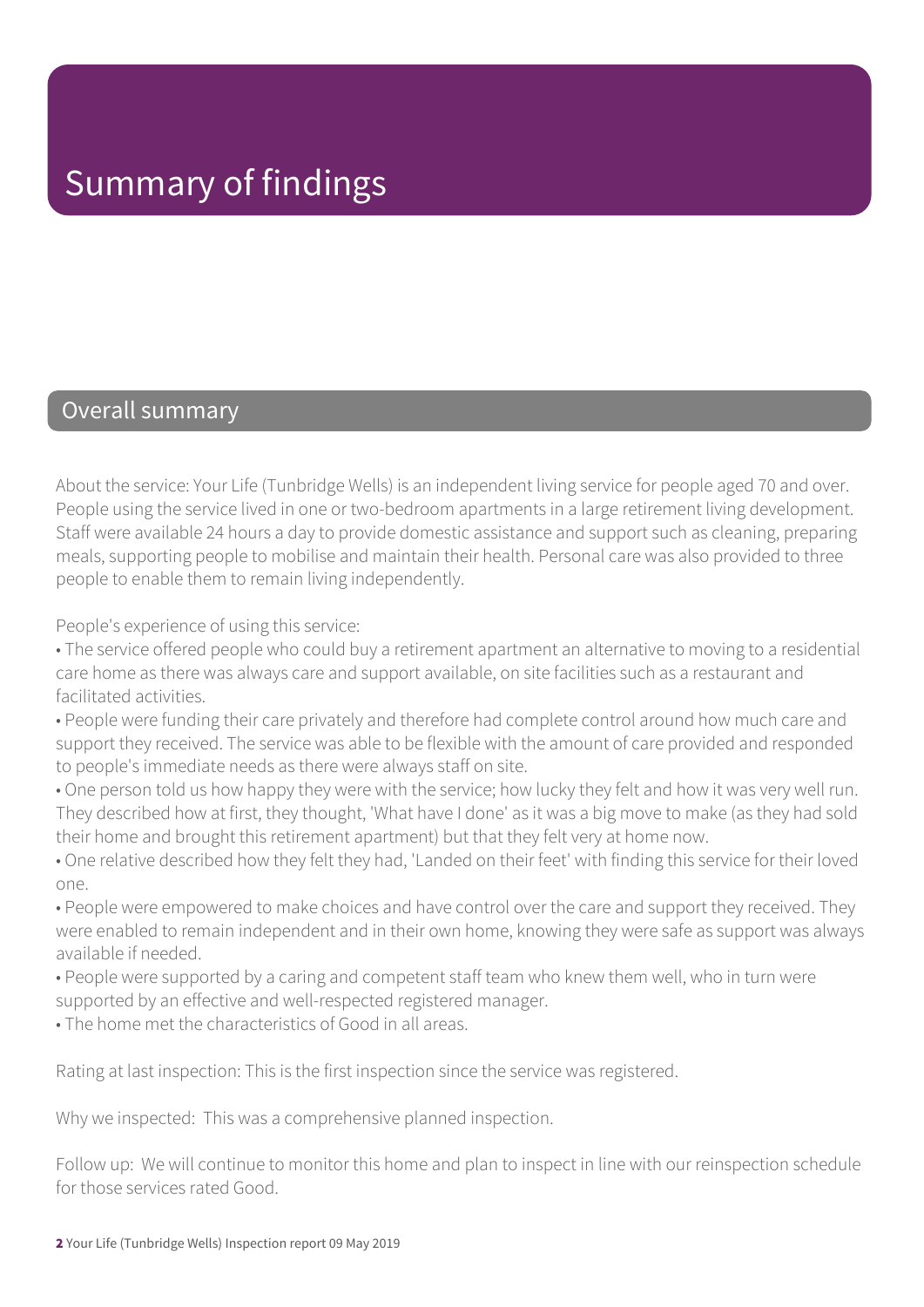For more details, please see the full report which is on the CQC website at www.cqc.org.uk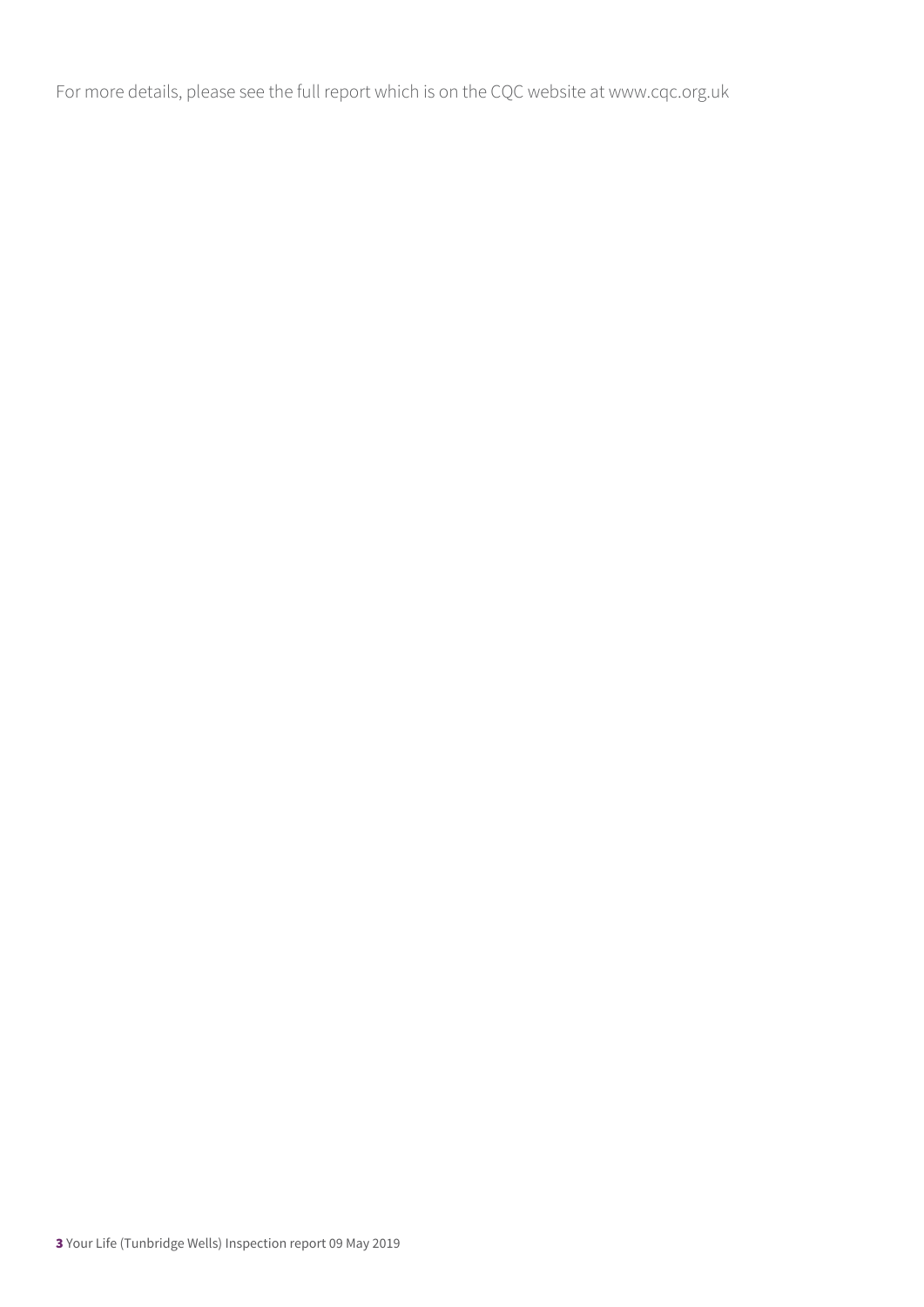### The five questions we ask about services and what we found

We always ask the following five questions of services.

| Is the service safe?<br>The service was safe                                                              | Good |
|-----------------------------------------------------------------------------------------------------------|------|
| Details are in our Safe findings below.                                                                   |      |
| Is the service effective?<br>The service was effective<br>Details are in our Effective findings below.    | Good |
| Is the service caring?<br>The service was caring<br>Details are in our Caring findings below.             | Good |
| Is the service responsive?<br>The service was responsive<br>Details are in our Responsive findings below. | Good |
| Is the service well-led?<br>The service was well-led<br>Details are in our Well-Led findings below.       | Good |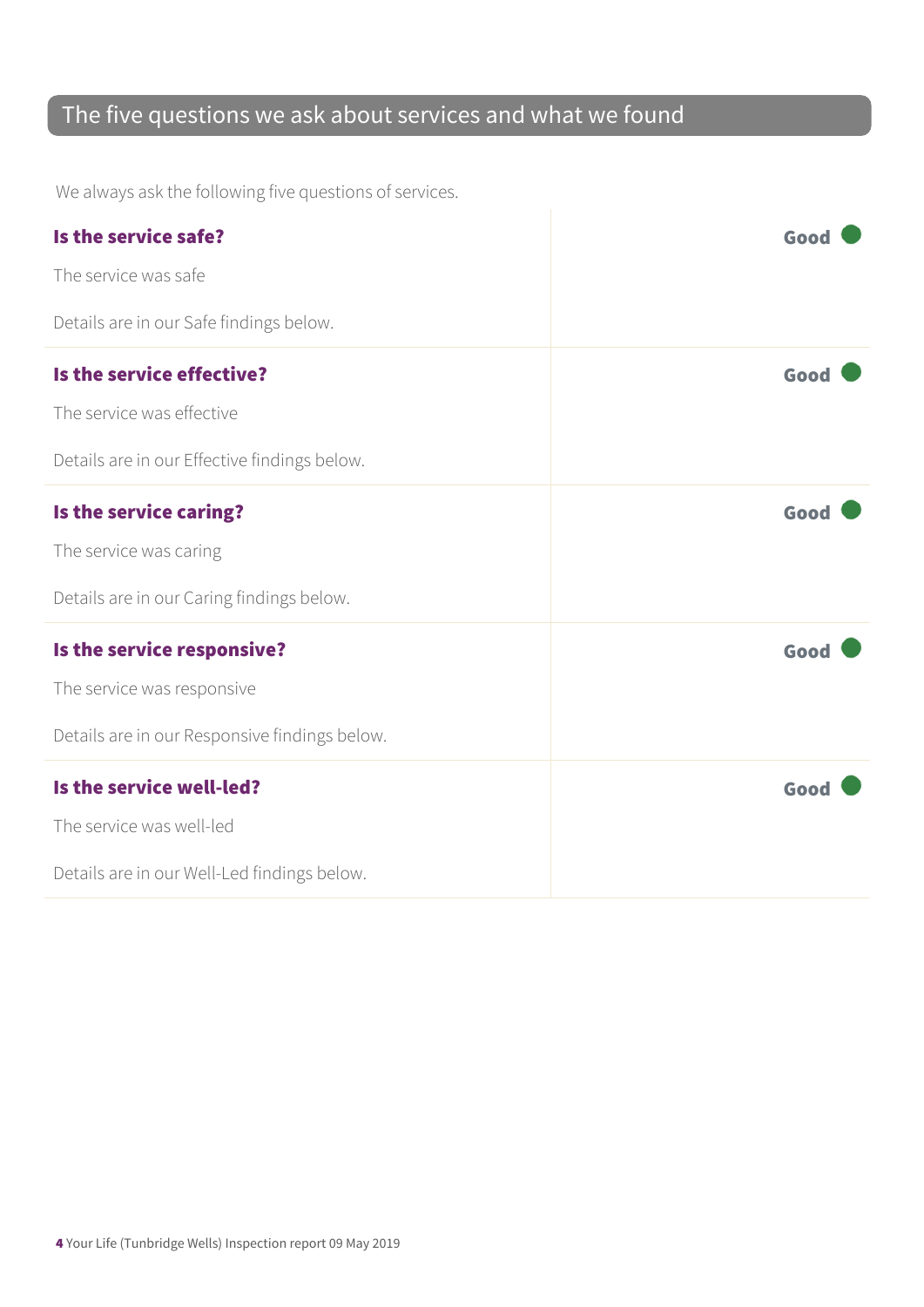

# Your Life (Tunbridge Wells)

Detailed findings

### Background to this inspection

The inspection:

We carried out this inspection under Section 60 of the Health and Social Care Act 2008 (the Act) as part of our regulatory functions. This inspection was planned to check whether the provider was meeting the legal requirements and regulations associated with the Act, to look at the overall quality of the service, and to provide a rating for the service under the Care Act 2014.

Inspection team: The inspection team consisted of one inspector.

#### Service and service type:

This service provides care (and support) to people living in specialist 'extra care' housing. Extra care housing is purpose-built or adapted single household accommodation in a shared site or building. The accommodation is bought and is the occupant's own home. People's care and housing are provided under separate contractual agreements. The Care Quality Commission does not regulate premises used for extra care housing; this inspection looked at people's personal care [and support] service.

Not everyone using Your Life (Tunbridge Wells) receives a regulated activity; CQC only inspects the service being received by people provided with 'personal care'; help with tasks related to personal hygiene and eating. Where they do we also take into account any wider social care provided.

The service had a manager registered with CQC. This means that they and the provider are legally responsible for how the service is run and for the quality and safety of the care provided.

Notice of inspection:

We gave the service one-day notice of the inspection visit to ensure the manager was available to speak with.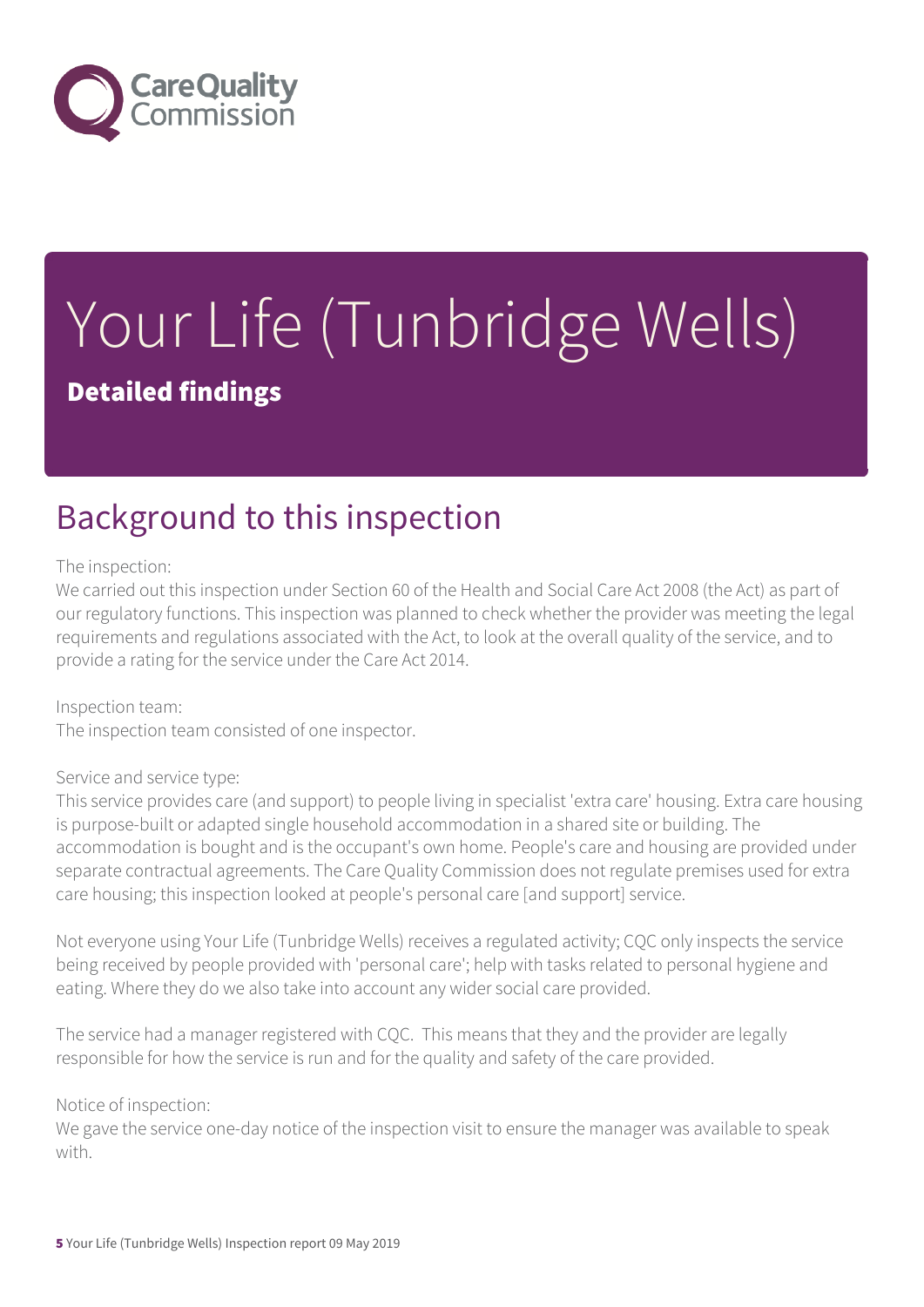What we did:

We reviewed information we had received about the service, including details about incidents the provider must notify us about. The registered manager had completed a Provider Information Return (PIR). Providers are required to send us key information about their service, what they do well, and improvements they plan to make. This information helps support our inspections.

During inspection we looked at the following:

- The environment
- We spoke with two people using the service and one relative.
- We spoke with two members of staff and the registered manager.
- Care records
- Medicines records
- Records of accidents and incidents
- Audits and quality assurance reports
- Four staff recruitment files
- Staff training records
- Rotas
- Health and safety information

Following this inspection, the registered manager provided us with additional information we requested around 'as required' medicines protocols and accident tracking.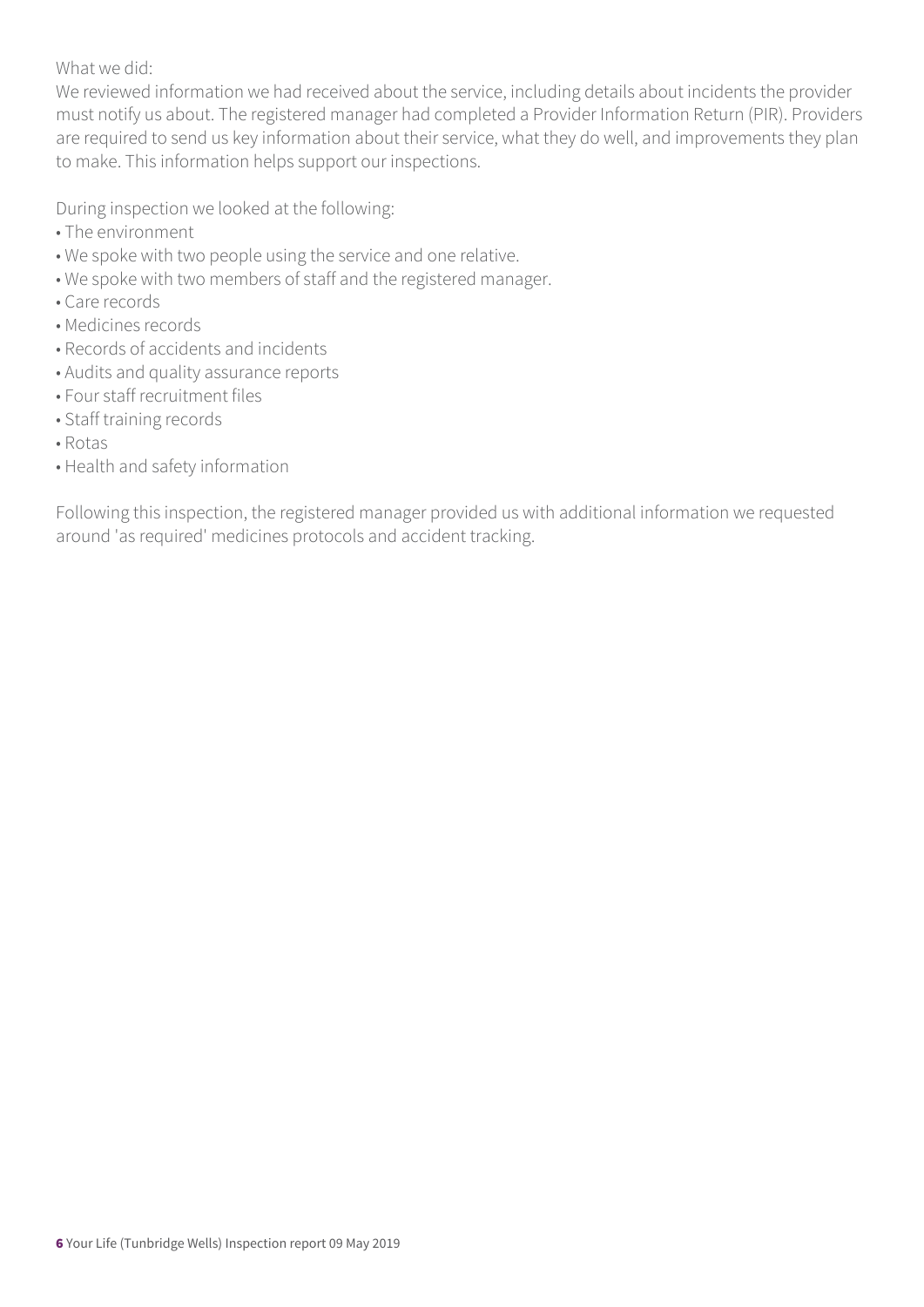

Safe – this means we looked for evidence that people were protected from abuse and avoidable harm

Good:  $\Box$  People were safe and protected from avoidable harm. Legal requirements were met.

Systems and processes to safeguard people from the risk of abuse

- Systems and policies were in place to protect people from abuse and avoidable harm. Posters around this were visible in communal areas.
- People told us they felt safe and one relative who visited regularly told us they believed their loved one was kept safe.
- Staff had received training in this area and were confident the registered manager would listen and act upon any concerns quickly.
- Staff understood their responsibilities to safeguard people, were aware of the signs of abuse and knew who to inform if they witnessed or had an allegation of abuse reported to them.
- The registered manager promoted an open culture to encourage staff to raise any concerns. They had not had any concerns to notify CQC of and were aware of local safeguarding policies and procedures.

#### Assessing risk, safety monitoring and management

- Individual risks to people were identified, assessed and managed safely. Risk assessments were in place to provide guidance to staff how to reduce the risks to people and staff could tell us how they kept people safe. For example, risk assessments considered people's risks around recurring urine infections and how to prevent this by encouraging people to drink enough and ensuring drinks were left within their reach.
- Risk assessments were in place to ensure any equipment was used safely and staff confirmed they received training around this, for example on how to use hoists to lift people.
- Environmental risk assessments were done for people's homes, for example around the risk of wet floors.
- All the necessary health and safety checks were completed around fire, window restrictors, water temperatures, fridge and freezer temperatures, legionella and equipment.
- Fire drills had been held and people had personalised emergency evacuation plans to provide guidance on the support people needed in these circumstances.

#### Staffing and recruitment

● Staff were recruited safely and all the appropriate pre-employment checks were completed by the provider to protect people from the employment of unsuitable staff. One file was missing an explanation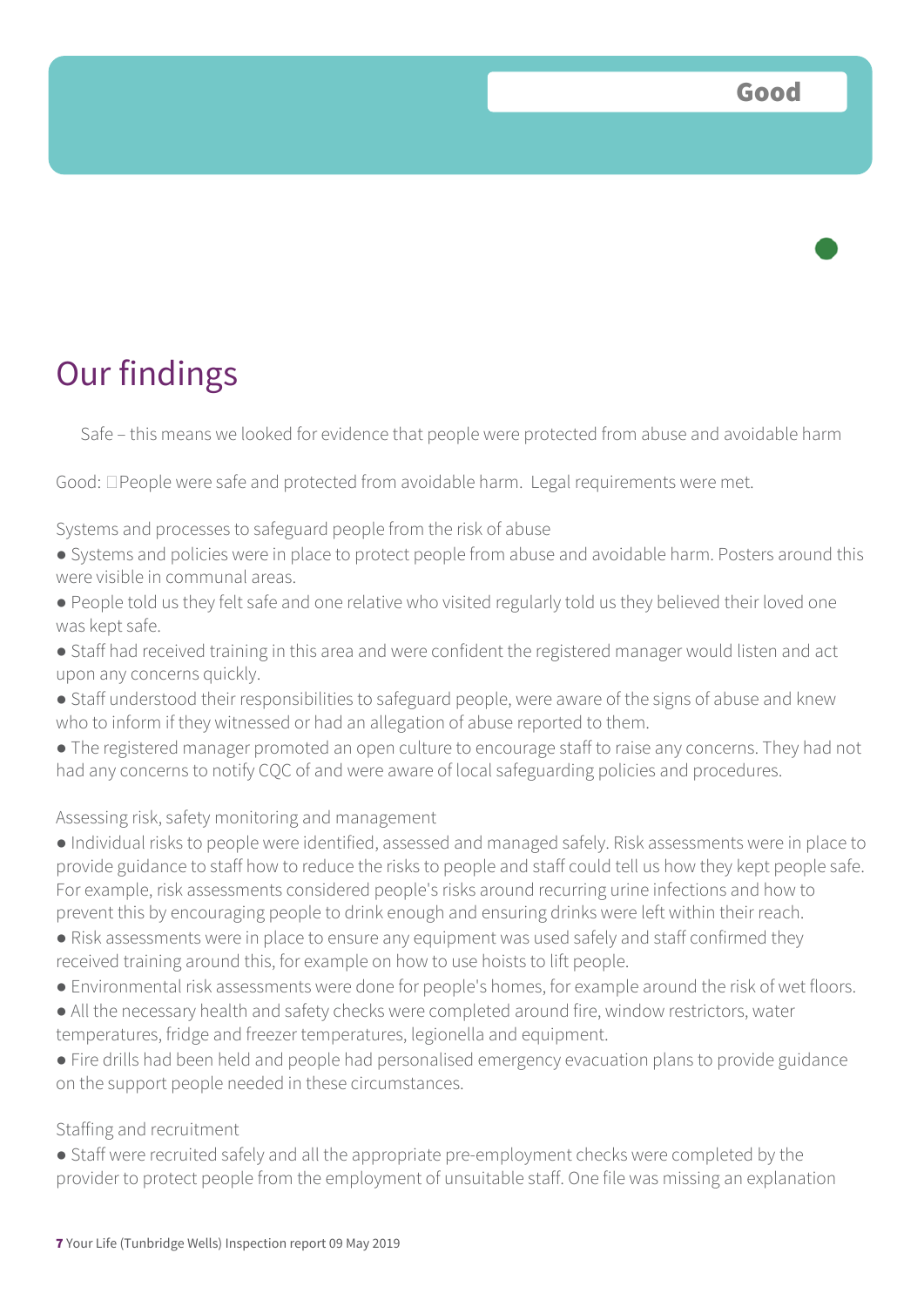around an employment gap. However, the registered manager was aware of the reasons for the gap. We spoke with the registered manager about this who told us they would ensure any explanations of employment gaps were recorded.

● There were enough staff to keep people safe and meet their needs as there was always staff on site. The registered manager had assessed the required care packages and had ensured these continued to meet people's needs. For example, by continued conversations with people and their relatives.

● People told us staff arrived on time for their scheduled care and support. One person said, "They give me time, I never feel rushed.

● One relative told us there were enough staff and said, "(Name) gets the support they need."

● Rotas evidenced enough staff were deployed to meet people's needs. People were supported by a consistent staff team and there was no use of agency staff. People told us they knew the carers and the carers knew them well.

• Staff confirmed that people received more support if their needs changed to require this.

Using medicines safely

- Medicines were managed safely. Staff received training to administer medicines and their competency was checked regularly.
- People received their medicines as prescribed. One person told us, "I have to take (name of medication) every morning. I ask them to come and they are here within a minute."
- There were appropriate systems in place to order, store, administer and dispose of medicines safely.
- Staff could tell us when they needed to administer 'as required' medicines. However written protocols were not in place for these medicines to ensure staff knew when people needed these medicines and how to evaluate their effectiveness. We spoke with the registered manger about this best practice guidance who rectified this immediately after our inspection.
- Regular audits were completed and signed off by the registered manager to ensure people received their medicines safely. No medicine errors had occurred within the service.

Preventing and controlling infection

- People's apartments were clean and people described the help they had with their cleaning from staff.
- Staff had received training in infection control and could tell us what they do to prevent and control infection, such as wearing gloves and aprons and washing their hands regularly.
- Information about how to prevent the spread of infection was present in the service and personal protective equipment was available for all staff to use.

Learning lessons when things go wrong

- Accidents and incidents were recorded, monitored and action taken to prevent a reoccurrence. Most incidents were around people falling and people's individual needs had been identified and acted on.
- Staff could describe the process for reporting incidents and accidents and knew what to do in the event of a fall.

● The registered manager had logged incidents to identify any trends and learning. For example, these showed one person's mobility had deteriorated leading to an increase in falls. Lessons were clearly learnt as care plans had been reviewed and support increased. However, these lessons and outcomes were not always clearly recorded. We spoke with the registered manager about this who has implemented an incident tracker following our inspection to record follow up actions and learning from incidents.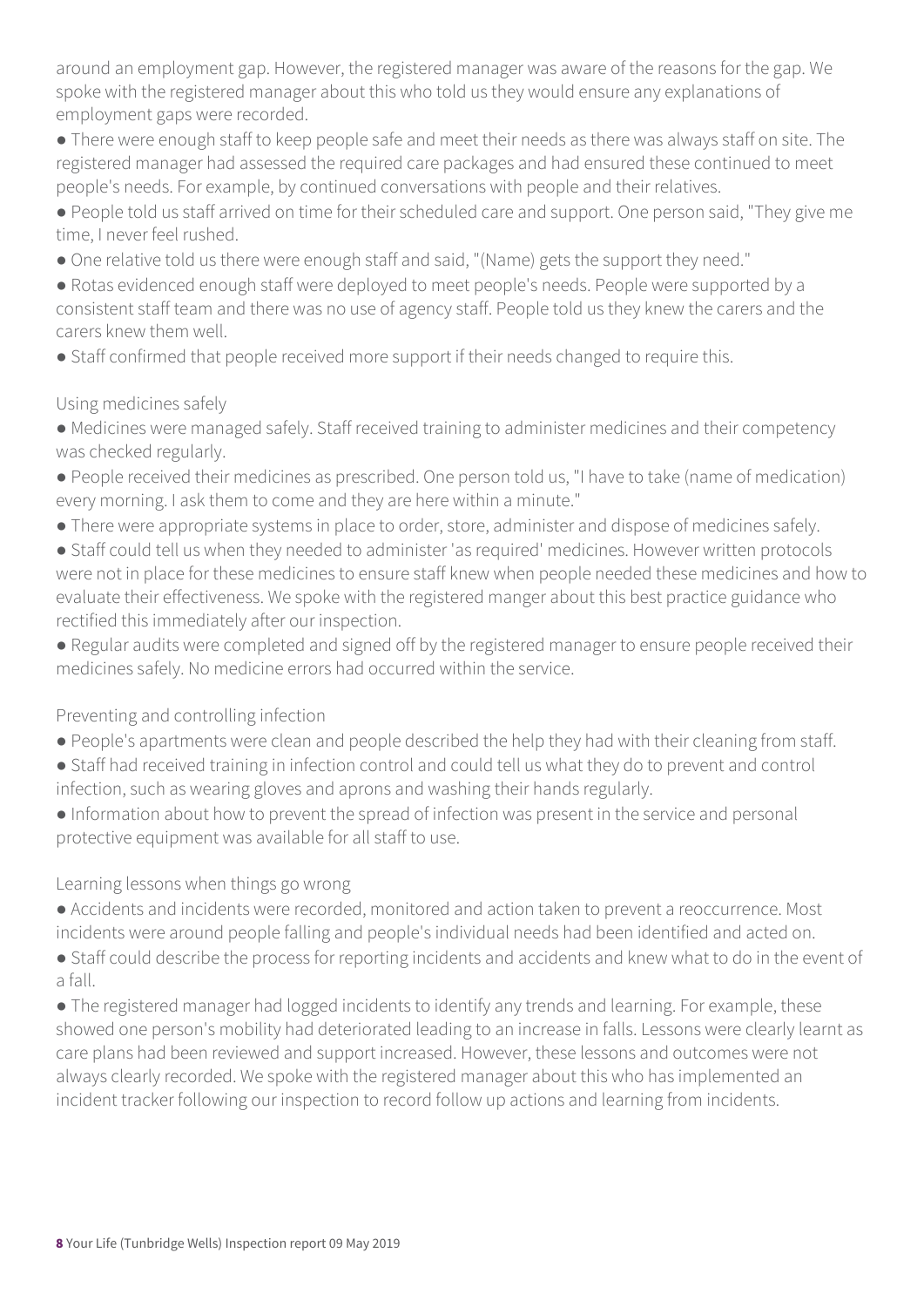### Our findings

Effective – this means we looked for evidence that people's care, treatment and support achieved good outcomes and promoted a good quality of life, based on best available evidence

Good:  $\Box$  People's outcomes were consistently good, and people's feedback confirmed this.

Assessing people's needs and choices; delivering care in line with standards, guidance and the law

- People's needs were comprehensively assessed, looked at their current situation, their needs, planned care and agreed outcomes so staff could support them effectively. For example, one person had two staff to support them when they needed to move to ensure their safety.
- People were supported to achieve positive outcomes. For example, one person was unable to mobilise when they started to use the service. They had been supported to regain their mobility which had improved their quality of life.
- People were supported to regain and maintain their independence which had prevented people moving to residential care services and enabled them to remain in their own home.
- Where people's needs were identified, for example around pressure sores, further assessments were done to ensure their needs were fully met. This supported positive outcomes and no-one had a pressure sore.
- One person described how they could choose their support to suit them, for example what time they wanted support to go to bed.
- People's protected characteristics under the Equality Act 2010 were identified as part of their needs assessments. This included people's needs in relation to their culture, religion, sexuality and disability. Staff completed training in equality and diversity. The registered manager and staff were committed to ensuring people's equality and diversity needs were met.

Staff support: induction, training, skills and experience

- Staff had received an appropriate induction to the service and training in areas, such as health and safety, infection control, fire safety, safeguarding, first aid, food hygiene and manual handling. There was a training matrix in place so that when staff required a training update, this was arranged.
- Training was provided to ensure staff could meet people's individual needs. For example, in dementia awareness.
- One person told us they were sure that staff had the training they needed to support them.
- Staff were competent, knowledgeable and skilled. Staff told us about training they had received which helped them to provide effective support. For example, around manual handling.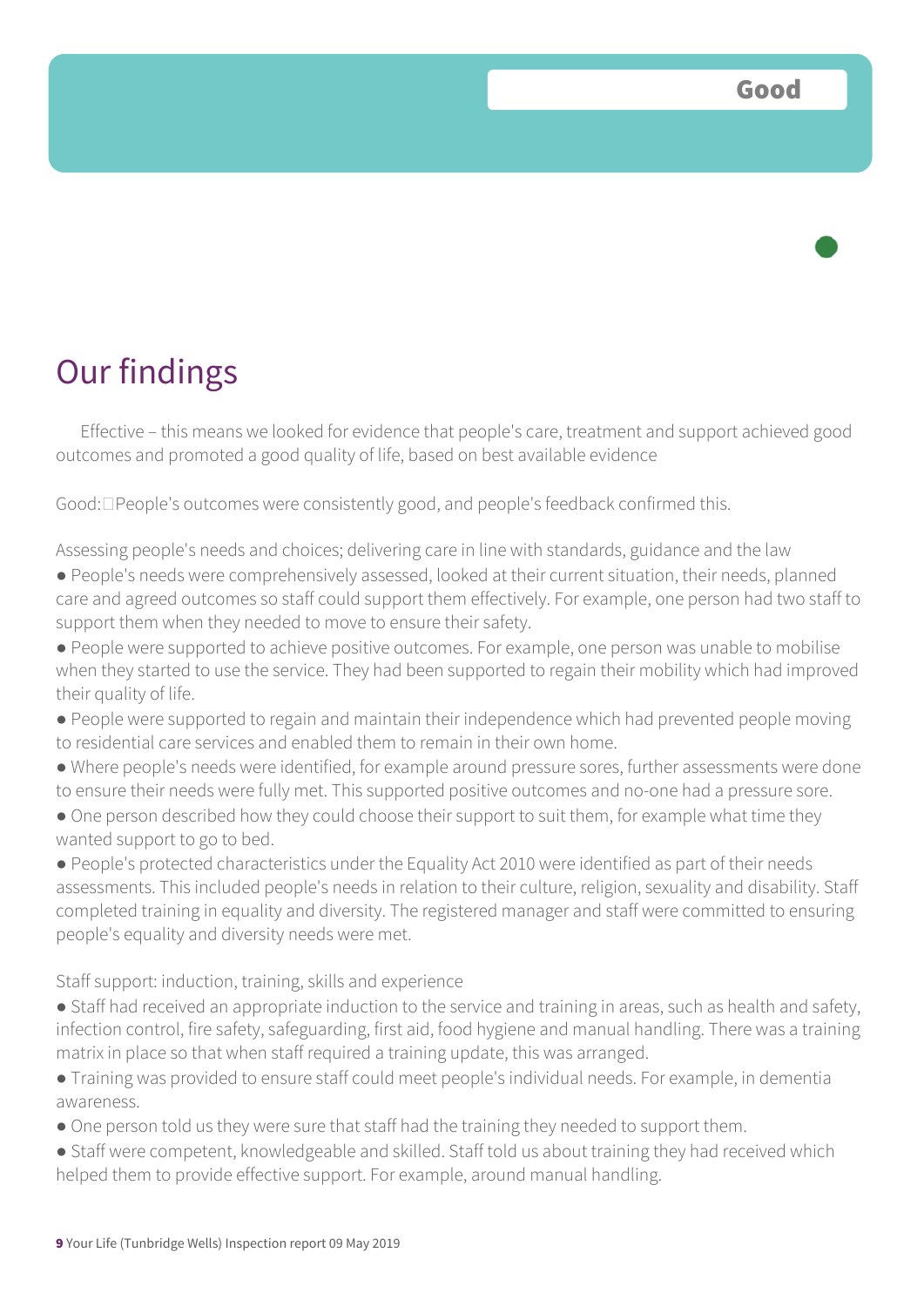- Staff told us they were supported by the registered manager and received regular supervision, competencies and appraisals.
- New staff were introduced to people before providing any support and were supported to learn about people's needs by familiar and experienced staff. This enabled people to experience a continuity of care and minimise the distress and disruption caused by changes in staff.

Supporting people to eat and drink enough to maintain a balanced diet

- Staff ensured people's dietary needs and preferences were met.
- We observed staff ensured people had a drink to hand before they left their apartment.
- People were involved in choosing their meals and had a choice of being supported with meals in their apartments or supported to go to eat in the restaurant on site.
- One person said, "The food is good really, you can have what you like, they make me a sandwich at night, I go down to the bistro for lunch, the chef is good."

● Staff were aware of people's needs in relation to risks associated with eating and drinking and followed guidance from healthcare professionals in relation to these. For example, one person had been recommended to have an 'easy chew' diet by a speech and language therapist. The person had an easy chew diet in place and minor alterations had been made to menus enabling the person to eat at the restaurant if they wanted to.

Supporting people to live healthier lives, access healthcare services and support; Staff working with other agencies to provide consistent, effective, timely care

- Healthcare records and plans provided clear guidance for staff for all people's healthcare needs.
- Detailed records were maintained for all health appointments, for example with their GP.
- People were supported to maintain good health and were referred to appropriate health professionals as required. For example, one person had been supported by an occupational therapist with equipment they needed.
- One relative said about the registered manager, "(Name) is very good at picking up when they are unwell quickly and is usually three steps ahead of everyone else."

Adapting service, design, decoration to meet people's needs

- The building was fully wheelchair accessible and had a mobility scooter charging room for people to use.
- The building was well maintained with a 24-hour estate management team, offices and staff areas.

● The environment was comfortable and met people's needs. For example, there were communal areas within the service where people could spend time relaxing with other people and engage in activities; a restaurant and a hair salon.

Ensuring consent to care and treatment in line with law and guidance

- The Mental Capacity Act 2005 (MCA) provides a legal framework for making particular decisions on behalf of people who may lack the mental capacity to do so for themselves. The Act requires that, as far as possible, people make their own decisions and are helped to do so when needed. When they lack mental capacity to take particular decisions any made on their behalf must be in their best interests and as least restrictive as possible.
- People can only be deprived of their liberty to receive care and treatment with appropriate legal authority. When people live in their own homes this procedure is completed through the Court of Protection.
- We checked whether the service was working within the principles of the MCA, whether any restrictions on people's liberty had been authorised and whether any conditions on such authorisations were being met. No-one was being deprived of their liberty.
- People's capacity was assessed for what support they needed to make decisions in all areas of their lives.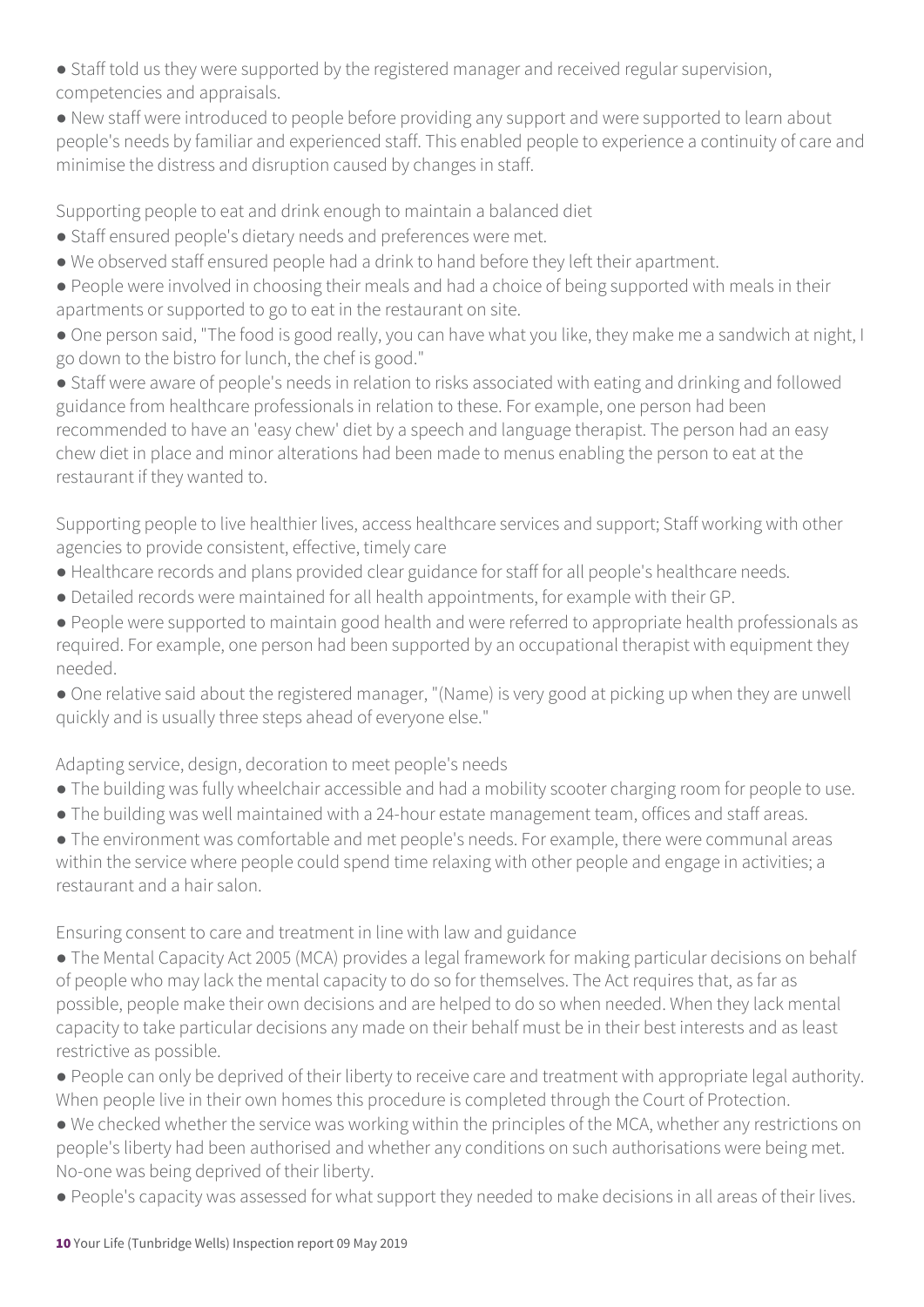They were supported to have maximum choice and control of their lives and staff supported them in the least restrictive way possible; the policies and systems in the service supported this practice.

- People were asked to consent to their care and care plans had been signed.
- Staff were aware of the principles of the MCA and clear guidance was provided to staff within people's care records.

● Where people had a Lasting Power of Attorney (LPA) in place or were in the process of doing so, this was recorded in people's care records. An LPA is a legal document that lets the person appoint one or more people (known as 'attorneys') to help them make decisions or to make decisions on their behalf.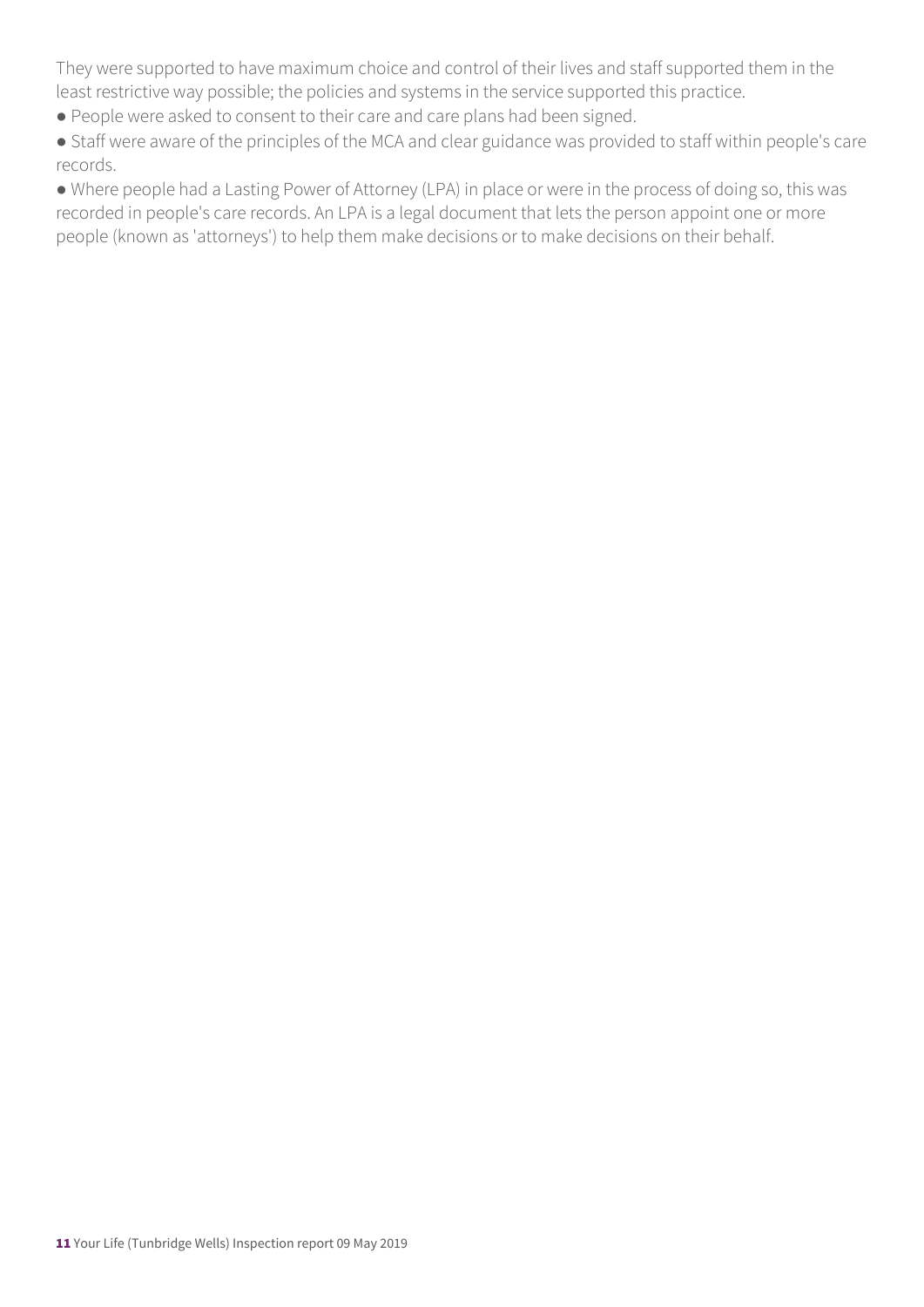### Our findings

Caring – this means we looked for evidence that the service involved people and treated them with compassion, kindness, dignity and respect

Good:  $\Box$  People were supported and treated with dignity and respect; and involved as partners in their care.

Ensuring people are well treated and supported; respecting equality and diversity

- One person told us, "(Name of registered manager) is marvellous, wonderful, highly organised and gets it all perfect. The girls are all lovely…I'm very well looked after."
- One relative told us, "The staff are exceptional…they treat them with respect, they are lovely to deal with."
- Staff were patient and caring with people and showed compassion. We viewed kind, friendly and respectful interactions throughout the inspection. For example, we observed staff knocking on people's doors and waiting to be invited in. Staff informed people what they were doing and asked their permission before doing something for them. Staff asked people if they needed anything.
- One staff said, "What is lovely about this job is you can sit and have a cuppa with people."

Supporting people to express their views and be involved in making decisions about their care ● People were asked to complete a survey twice a year which asked if they found the staff friendly, if their concerns were dealt with and what they thought about the service. The feedback was all positive.

- People had information about their communication within their care plans which enabled staff to support them to express themselves.
- Staff showed a good understanding of people's needs and preferences. They would ask the person's permission before doing something, for example doing their washing-up.
- The registered manager spent time in the service and worked directly with people to ensure they knew people's views on the care provided.
- People were asked about their views in care plan reviews.
- No-one was using advocacy services at the time of our inspection as people's families were involved. However, the registered manager informed us they would support people to access advocacy services if needed. Advocacy services offer trained professionals who support, enable and empower people to speak up.

Respecting and promoting people's privacy, dignity and independence

● People's confidentiality was supported and information about people was held securely.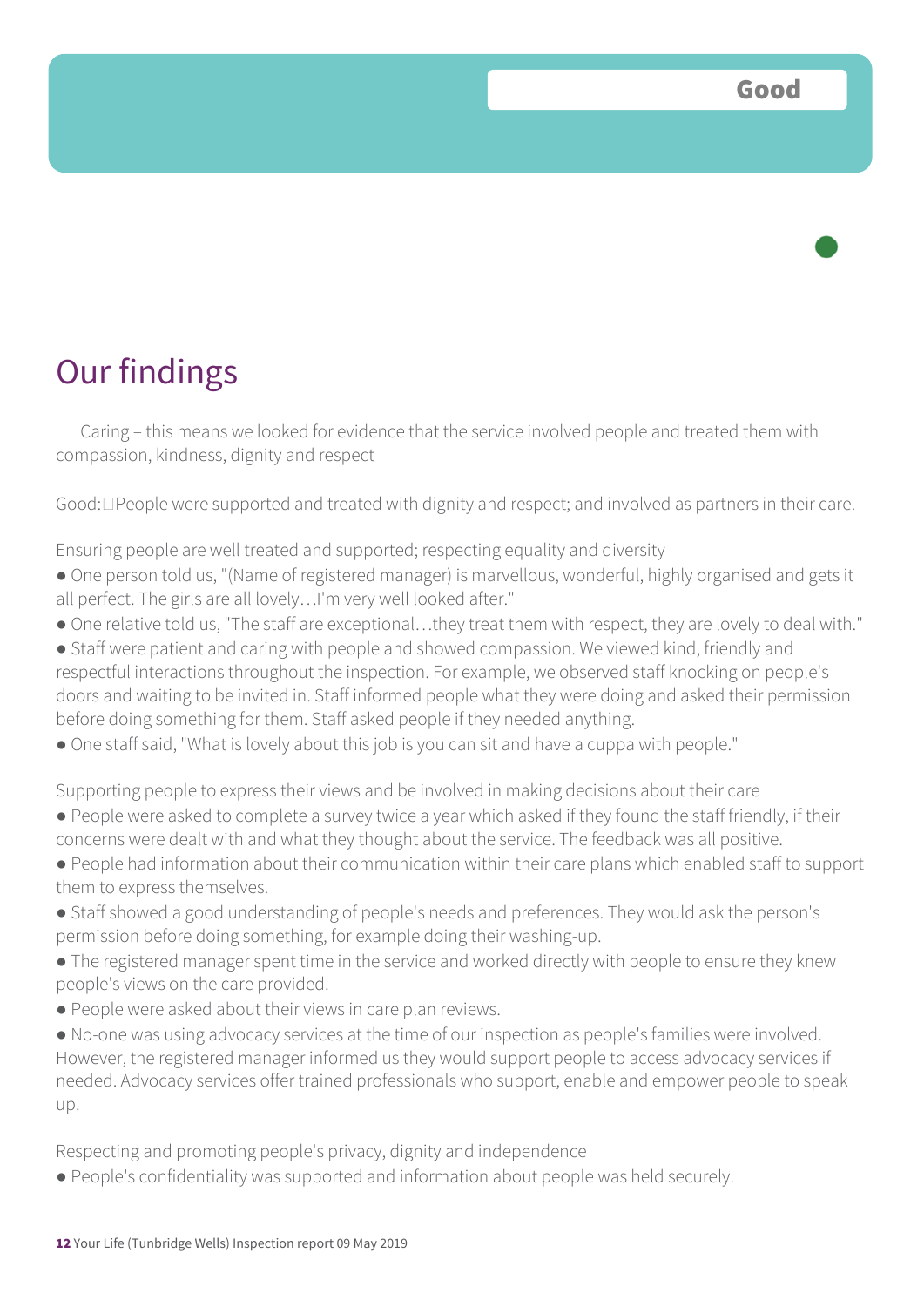● People were supported to maintain relationships that were important to them, for example friends or family and this contact was recorded. One relative told us how staff have supported their loved one to dial the number for them to call them.

● Staff respected people's privacy, listened to people, respected their choices and told us how they upheld their dignity when providing personal care, for example ensuring the door was closed.

● One relative said, "The other day they asked us to order an anti-slip mat, so the plate doesn't move when he feeds himself. (Name) is always very smart and staff encourage them to lead as normal life as possible."

● People were encouraged to maintain their independence where possible. Staff told us how they encouraged people to do as much as they can, how they don't assume the person can't do something and how much people wanted to keep their independence.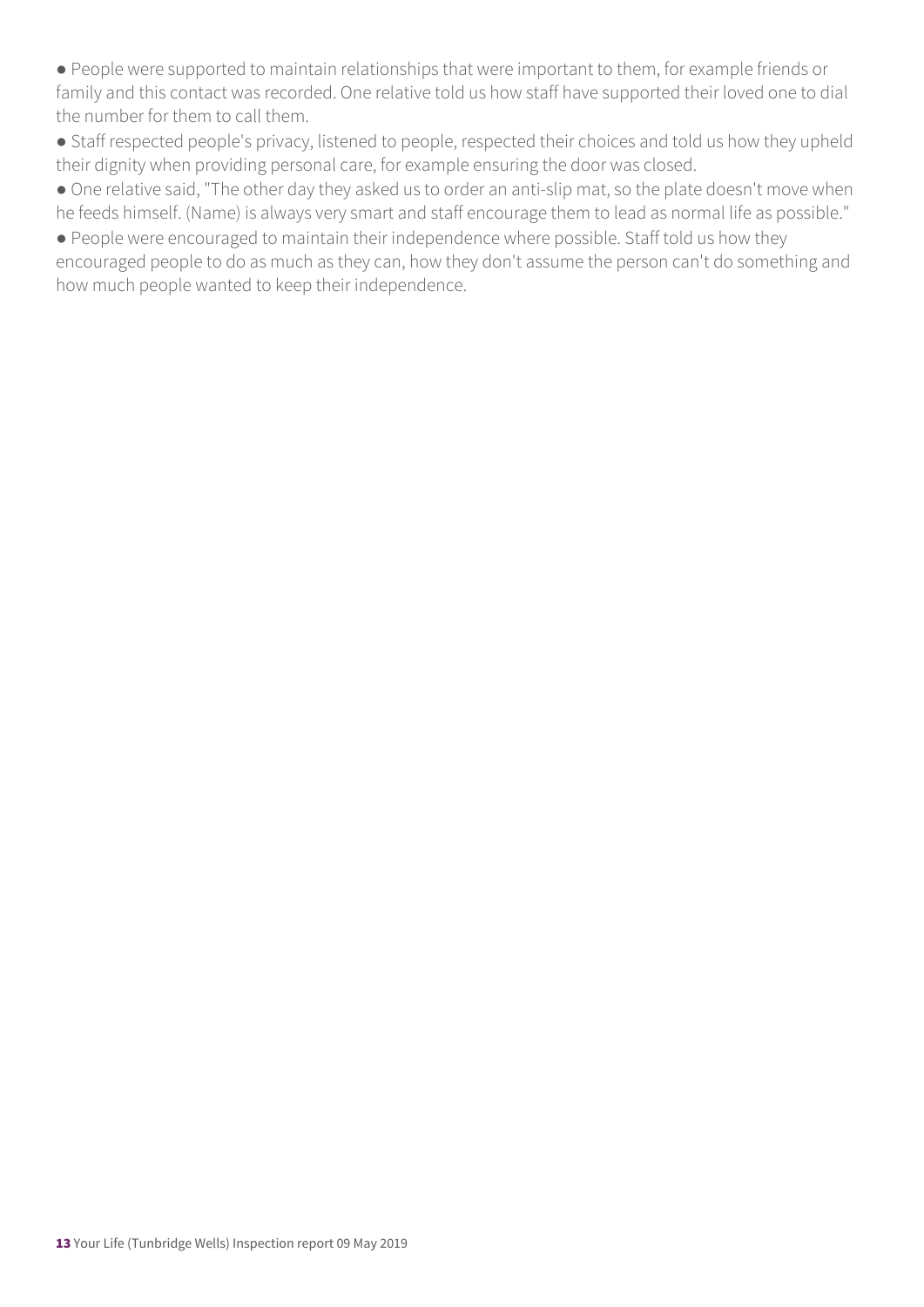### Our findings

Responsive – this means we looked for evidence that the service met people's needs

Good:  $\Box$  People's needs were met through good organisation and delivery.

Planning personalised care to meet people's needs, preferences, interests and give them choice and control

- People were supported to live their life how they wanted and were given choice and control of the care and support they received. The way the service was set up meant people could have a service tailored to their needs. People were given the care they wanted, when they wanted it.
- One relative told us, "(Name) actually wants to be here, (Name of) the registered manager and team have been fantastic in the care they have given them."
- Care records described the support people needed in person centred ways, for example how one person liked to be left in front of their sink to shave them self.
- Peoples likes and dislikes and daily routines were recorded to ensure staff supported them in the way they liked.
- The way the service was designed meant people received care and support from staff they knew as staff also worked in the restaurant on site which people used.
- The service offered facilities, activities and social events for people to participate in if they wanted. For example, there was a hairdressing and nail salon and an anniversary party was held.
- One person said, "There are plenty of activities… bingo, film night, cheese and wine, knitting."
- People's communication needs were known and understood by staff. People's care plans included details which helped new staff learn about how people expressed their needs. Information was shared with people in formats which met their communication needs.
- Technology was used to support people's needs. For example, people had wrist bands linked to a call system that they could activate if they needed support in an emergency.
- People's care and support was regularly reviewed and updated to reflect their changing needs.
- People's relatives and other professionals were involved in person centred reviews and information was shared about people's care appropriately to promote positive outcomes for people.

Improving care quality in response to complaints or concerns

- A complaints procedure was in place for people, relatives and visitors. There had not been any complaints.
- One person told us they didn't have anything to complain about but would complain to the registered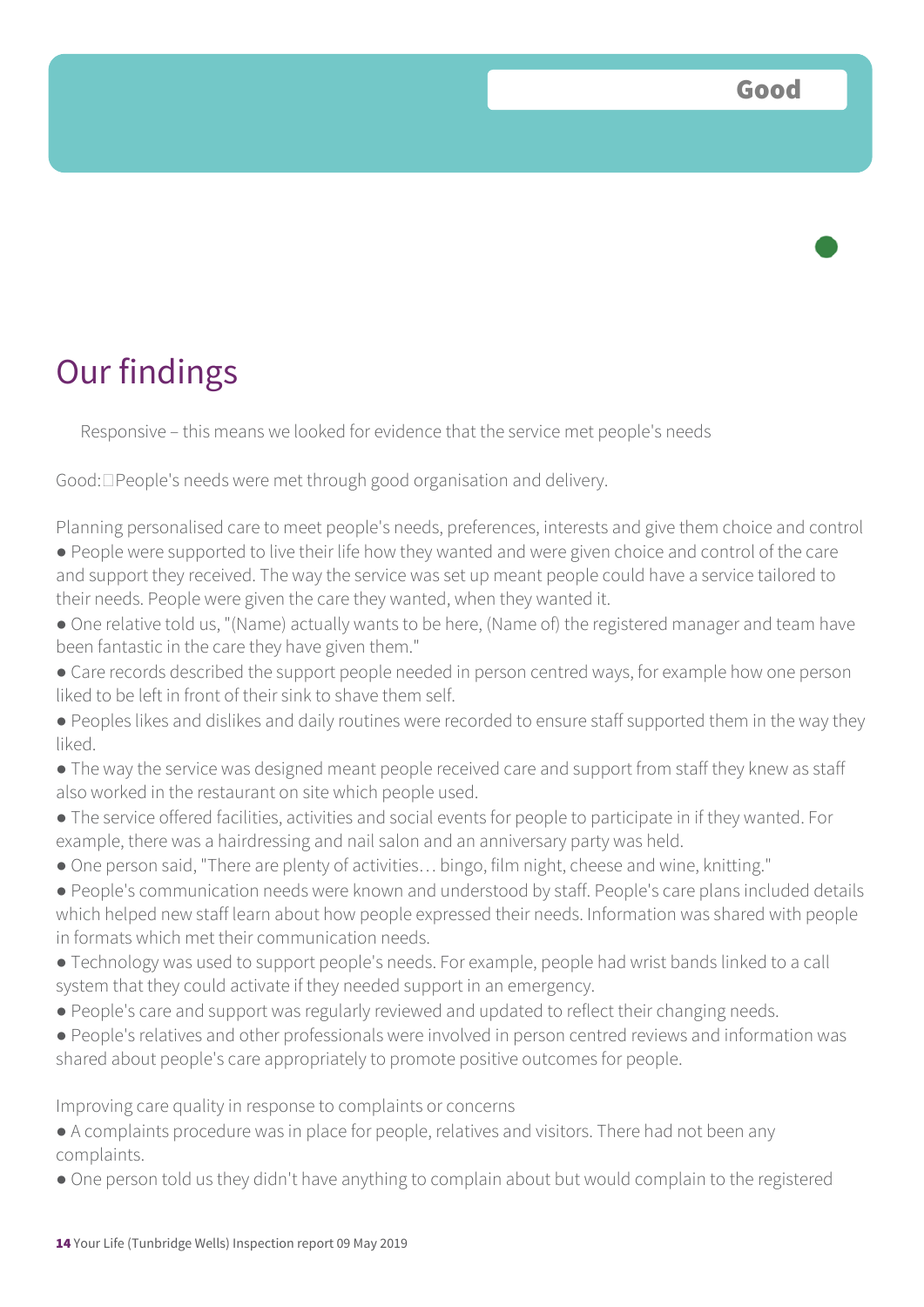manager if they needed to and said, "They would do anything for me. They will be up quickly if I wanted something…I am a fussy person so I would complain."

● One relative told us they would speak to the registered manager and were confident they would be listened to.

End of life care and support

● The service was not supporting anyone who was receiving end of life care at the time of our inspection. People's choices, wishes and arrangements for the end of their life where known were recorded.

● Some people had a, 'Do Not Attempt Cardio-pulmonary Resuscitation (DNACPR) order in their care records. This ensures staff are aware of peoples wishes.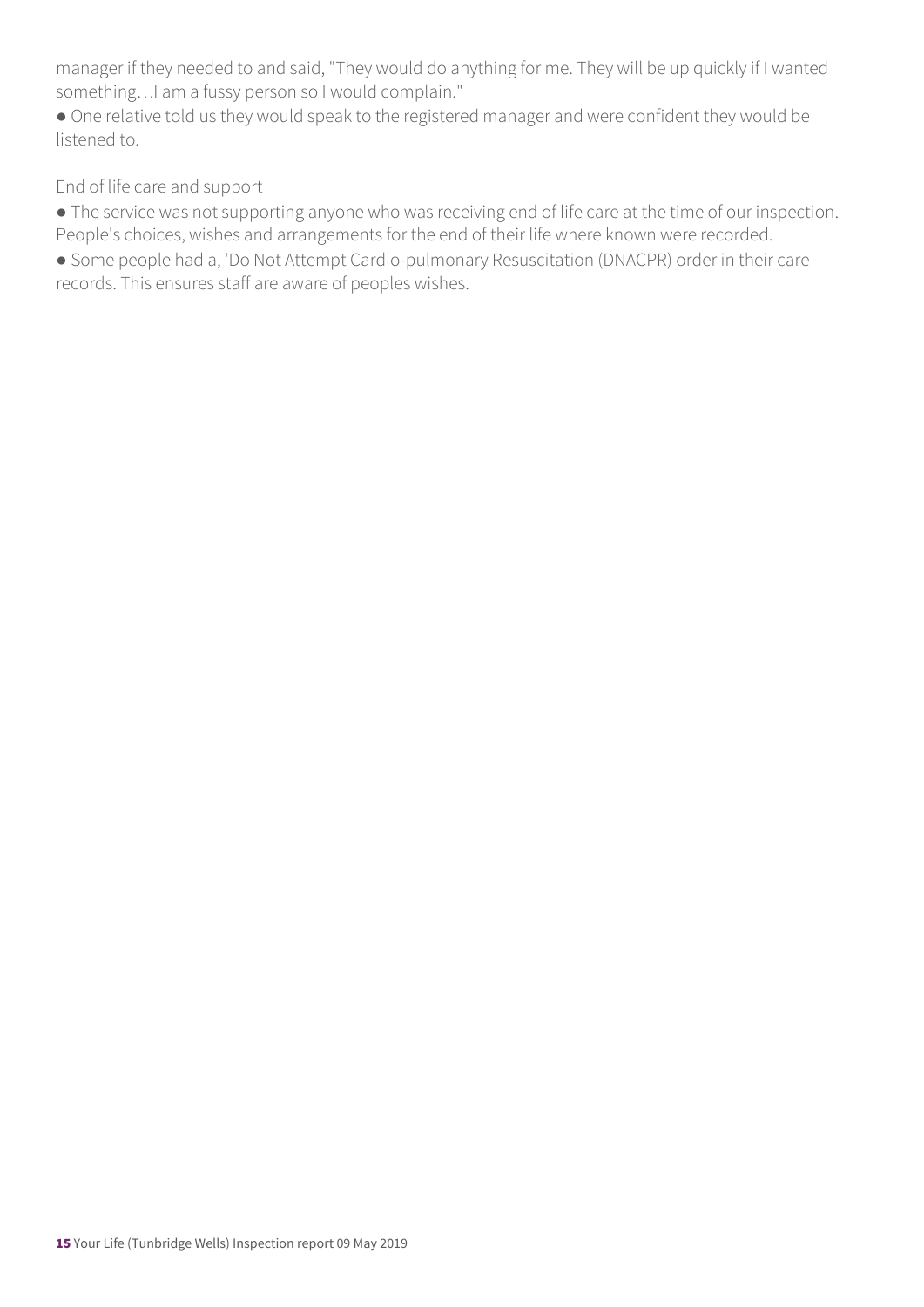

Well-Led – this means we looked for evidence that service leadership, management and governance assured high-quality, person-centred care; supported learning and innovation; and promoted an open, fair culture

Good:  $\Box$  The service was consistently managed and well-led. Leaders and the culture they created promoted high-quality, person-centred care.

Planning and promoting person-centred, high-quality care and support with openness; and how the provider understands and acts on their duty of candour responsibility

- There was a caring culture in the service. People, a relative and staff were all positive about the registered manager and said they were supportive and approachable. Staff described the service values as, "Respecting people's choices and rights" and "Promoting independence and equality."
- The registered manager demonstrated a strong commitment to ensuring they provided person centred and high-quality care and was responsive to feedback during our inspection. Their duty of candour was demonstrated in the way they kept relatives informed of any incidents.

Managers and staff being clear about their roles, and understanding quality performance, risks and regulatory requirements. Continuous learning and improving care

- The governance framework had ensured the delivery of high quality and safe care. Risks had been identified and managed to mitigate the risks.
- The registered manager regularly worked closely and hands on with the staff to monitor the care provided and completed spot checks.
- The area manager held quality visits and completed audits and the provider's compliance team completed an annual compliance audit which involved people and staff.
- Quality assurance systems, such as audits and checks were used effectively. For instance, audits were completed on medicines, daily care notes and care plans and actions were identified as a result and used to make improvements. For example, where any documents had been identified as missing these had been put in place.
- Staff were knowledgeable in their roles and had easy access to the provider's policies at all times.
- Staff told us they felt well supported by the registered manager. One staff said, "They are very approachable, very easy to talk to, helpful, always hands on if needed and there are no barriers."
- Registered managers are required to notify CQC about events and incidents such as abuse, serious injuries and deaths. No such events had been notified to us as none had occurred. The registered manager clearly